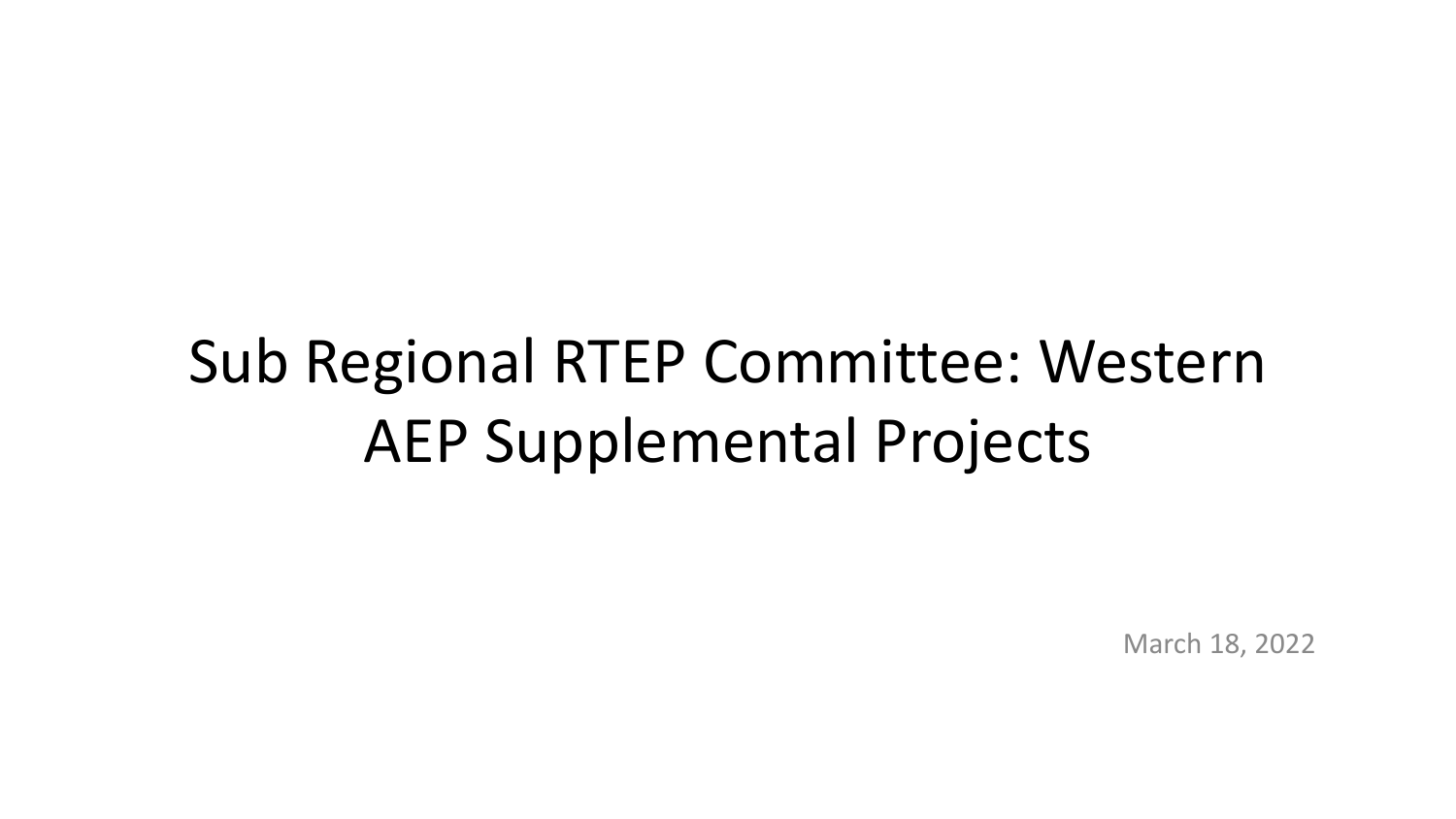# Solutions

Stakeholders must submit any comments within 10 days of this meeting in order to provide time necessary to consider these comments prior to the next phase of the M-3 process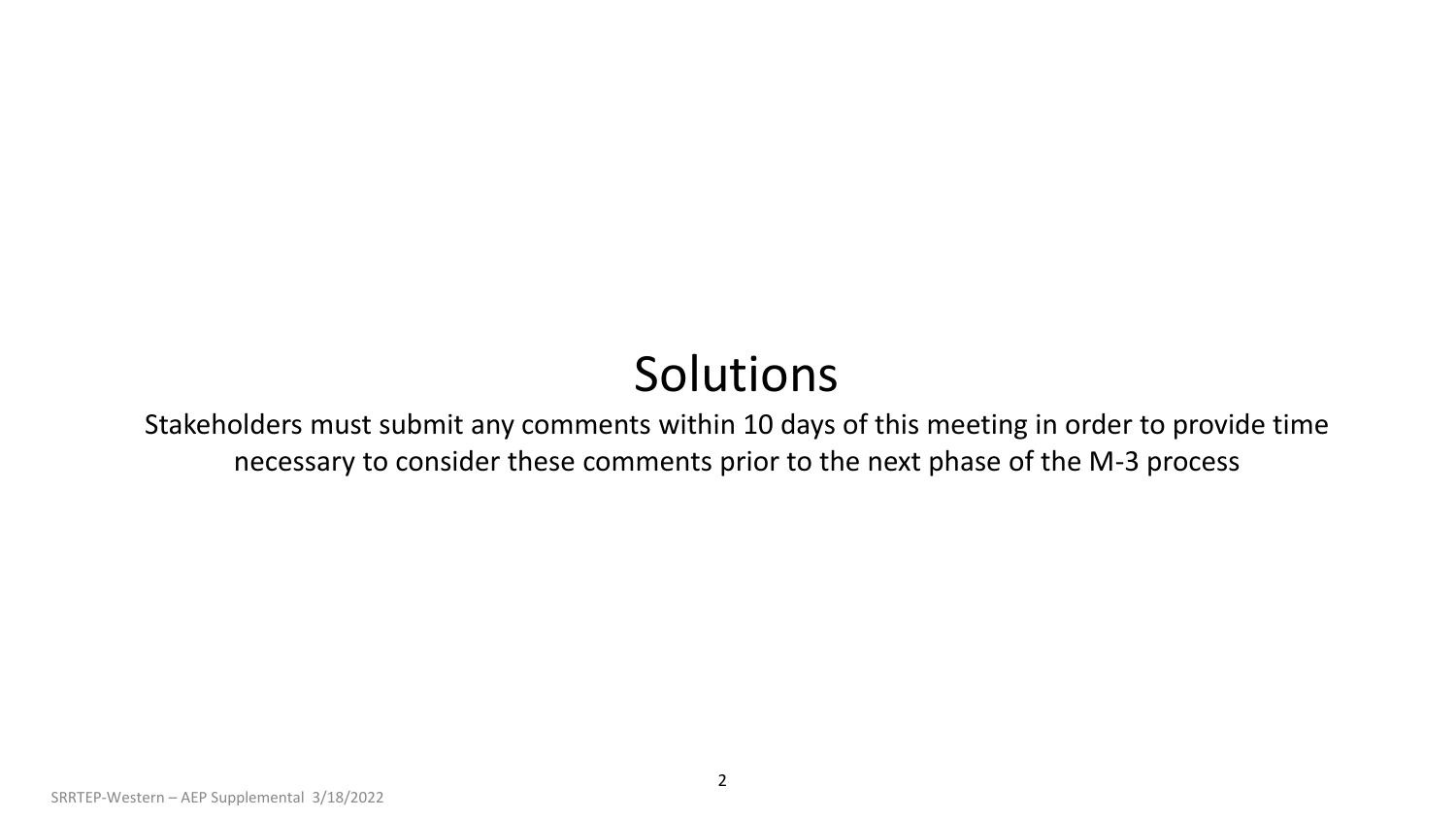

### AEP Transmission Zone: Supplemental Danville, VA

#### **Need Number:** AEP-2021-AP027

**Process Stage:** Solutions Meeting 3/18/2022

**Previously Presented:** Needs Meeting 7/16/2021

**Supplemental Project Driver:** Customer Service

**Specific Assumptions Reference:** AEP Connection Requirements for the AEP Transmission System (AEP Assumptions Slide 12)

#### **Problem Statement:**

• The City of Danville has requested a new delivery point to feed their West Fork station. The new delivery point will support the City's networked 69 kV system.



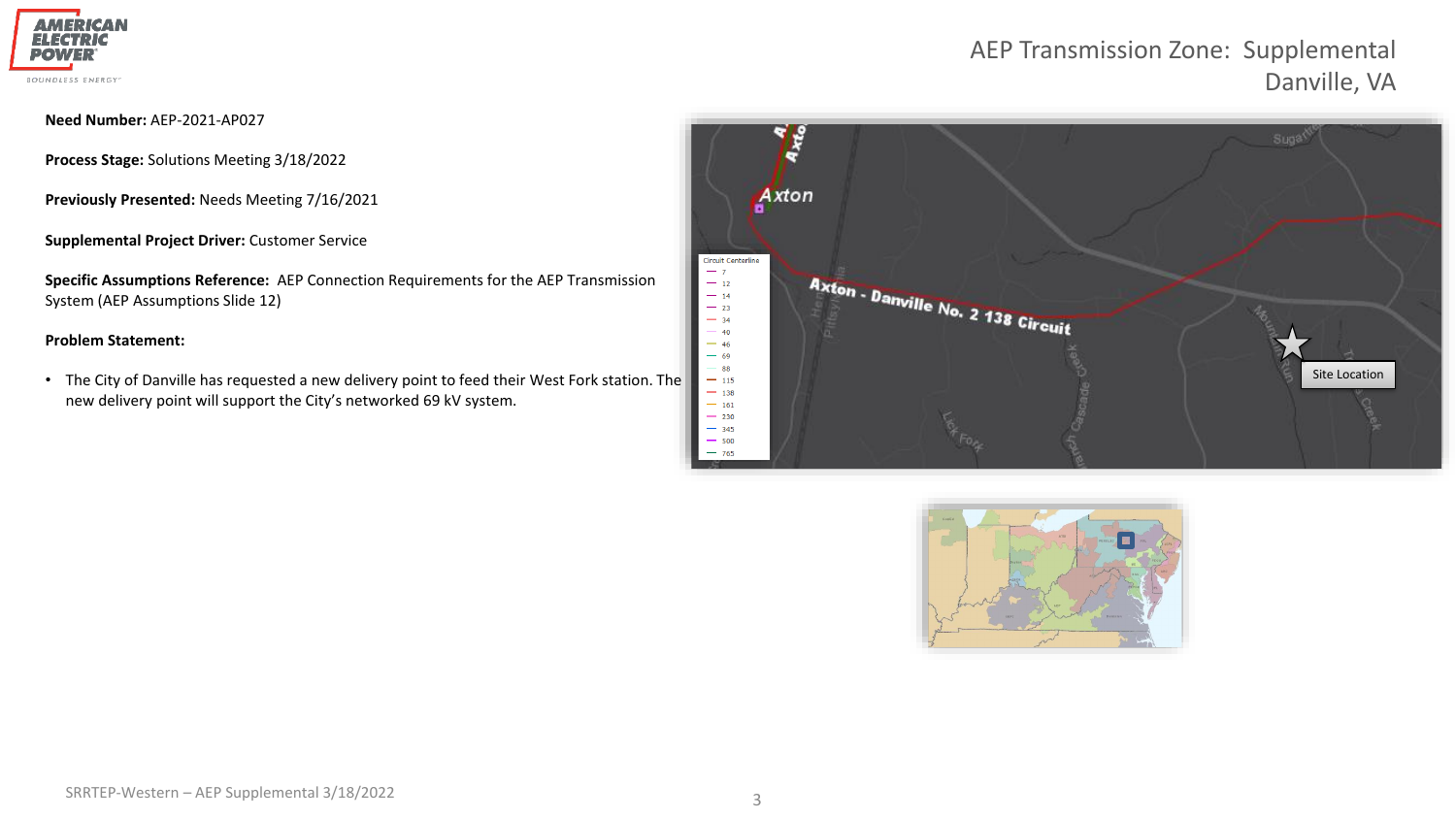

#### **Need Number(s):** AEP-2021-AP027

**Process Stage:** Solutions Meeting 3/18/2022

**Proposed Solution:**

- Establish new 138 kV Brosville station consisting of 2-138 kV, 3000 A, 40 kA circuit breakers and 138 kV revenue metering. **Estimated Cost: \$5.27 M**
- Install 1.66 miles of greenfield double circuit 138 kV transmission line that will run from the new Brosville Station to the new tap structure being installed on the Axton- Danville No.2 138 kV transmission line. Acquire associated ROW for new double circuit 138 kV line. **Estimated Cost: \$5.95 M**
- Install a tap structure to accommodate the new greenfield transmission line on the Axton-Danville #2 circuit. Acquire associated ROW for new structure as needed. **Estimated Cost: \$0.84 M**
- Berry Hill & Danville remote end relay setting changes and fiber extension to Brosville. **Estimated Cost: \$0.25 M**

#### **Total Estimated Transmission Cost: \$12.31 M**

#### **Ancillary Benefits:**

Establishing a new delivery point for the City of Danville will provide the reliability and redundancy needed by supporting the three existing delivery points during outage scenarios. Specifically, the Brantley and Rocksprings delivery points cannot support the City's entire load during an outage of the Riverside delivery point. The addition of the proposed Brosville Station will address this issue.

The City of Danville's total peak load is approximately 225 MW, of which ~80 MW is estimated to be served by the new delivery point during peak months and ~50 MW during spring/fall months. The City of Danville serves approximately 15 schools, the only Danville, Virginia hospital, 3 nursing homes and 2 industrial parks.

#### **Alternatives Considered:**

Obligation to serve, no viable alternative.

**Projected In-Service: 9/1/2023**

**Project Status: Scoping**

### AEP Transmission Zone: Supplemental Danville, VA

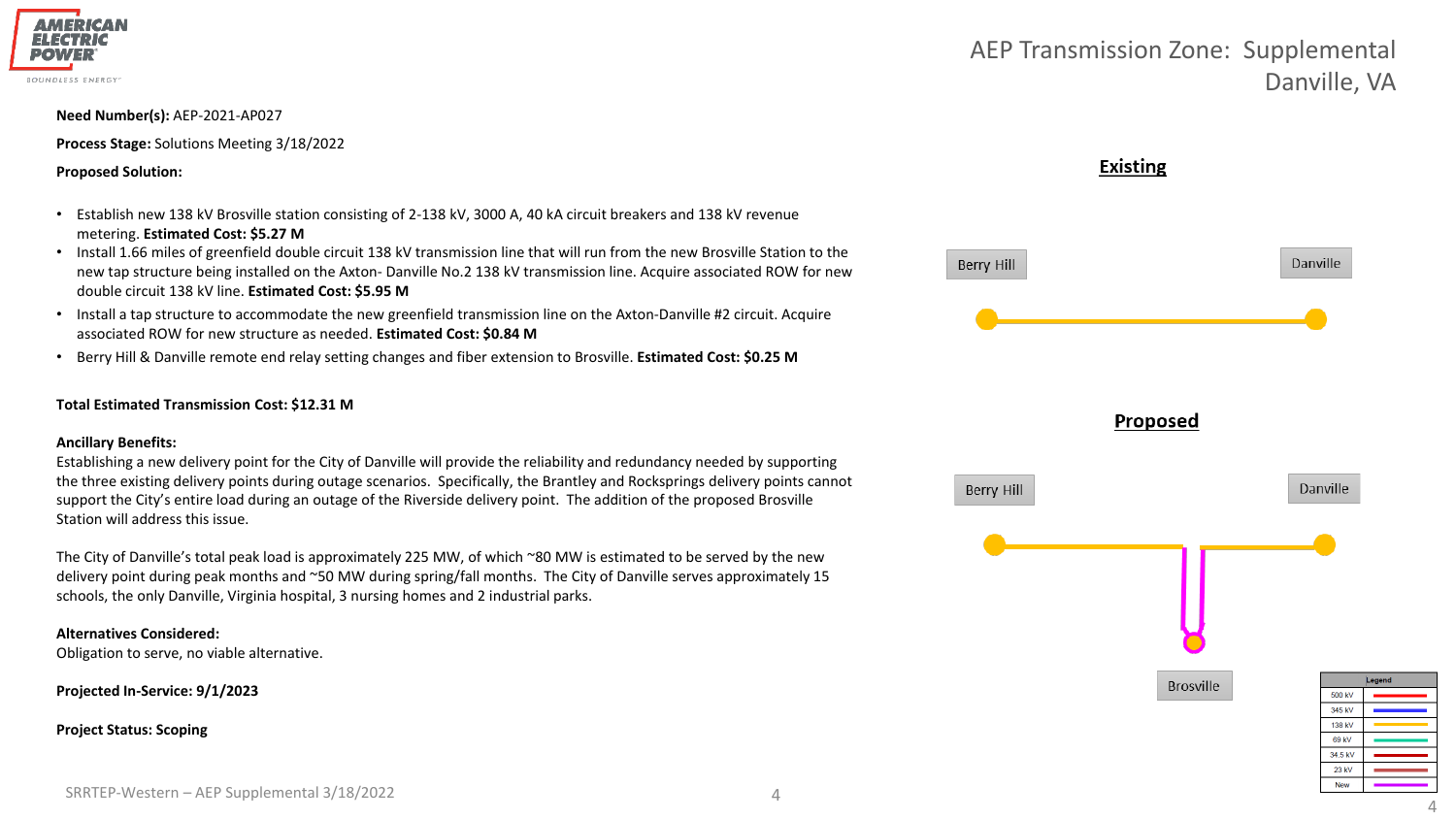

### **Need Number:** AEP-2021-IM029

- **Process Stage:** Solution Meeting 3/18/2022
- **Previously Presented:** Needs Meeting 08/16/2021
- **Project Driver:** Customer Service
- **Specific Assumption Reference:** AEP Connection Requirements for the AEP Transmission System (AEP Assumptions Slide 12)

### **Problem Statement:**

A customer has requested new transmission service in Muncie, Indiana by March 2022. Anticipated load is 16.16 MVA.



# AEP Transmission Zone M-3 Process Cowan 138 kV Customer Service

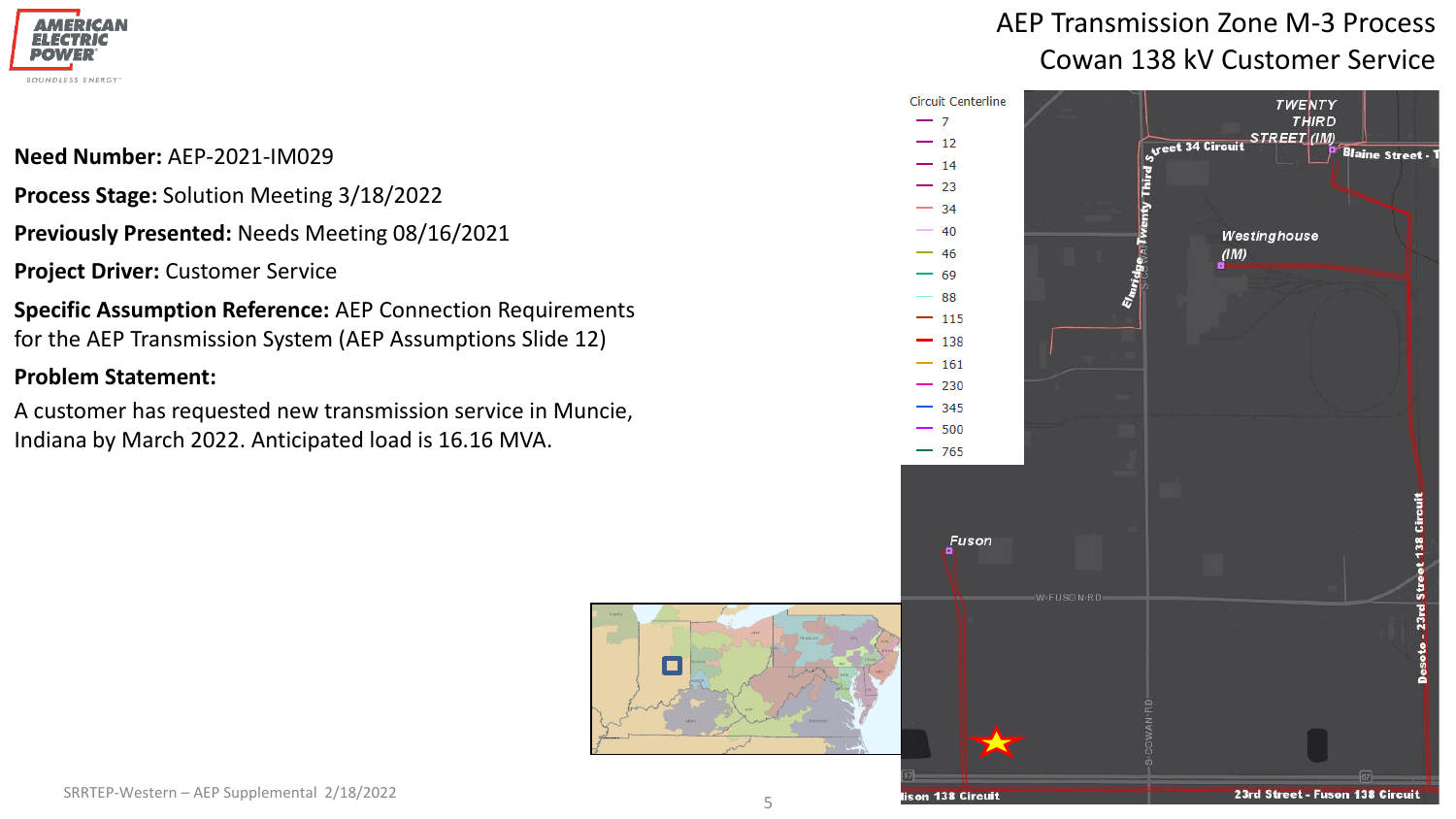

#### **Need Number:** AEP-2021-IM029

**Process Stage:** Solution Meeting 3/18/2022

#### **Proposed Solution:**

Cowan 138 kV: Install a new 138 kV four circuit breaker ring bus, 2-138 kV revenue metering, fiber and relaying. **Estimated Cost: \$7 M**

Cowan 138 kV North Extension and Right of way: Install ~0.1 mi of 138 kV single circuit with the conductor size 795 ACSR 26/7 Drake. **Estimated Cost: \$0.45 M**

Cowan 138 kV South Extension and Right of way: Install ~0.1 mi of 138 kV single circuit with the conductor size 795 ACSR 26/7 Drake. **Estimated Cost: \$0.45 M**

Fuson - 23<sup>rd</sup> Street 138 kV: Replace two structures with dead end structures on the Fuson – 23<sup>rd</sup> Street 138 kV circuit to connect the Cowan North Extension and Cowan South Extension. **Estimated Cost: \$0.66 M**

23rd Street relay upgrades. **Estimated Cost: \$0.3 M**

Fuson relay upgrades. **Estimated Cost: \$0.21 M**

### **Total Estimated Transmission Cost: \$9.07 M**

**Ancillary Benefits:** A ring bus is proposed to serve the two required feeds for the customer. Breakers are also required here to eliminate having more than four automated switches on the circuit. Further, the load to be served (metal processing plant) at Cowan station is extremely sensitive to momentary outages where any momentary outage results in lost product and cleanup costs for any event. A ring bus will eliminate maintenance outages to the customer that would be needed in a straight bus arrangement.

# AEP Transmission Zone M-3 Process Cowan 138 kV Customer Service

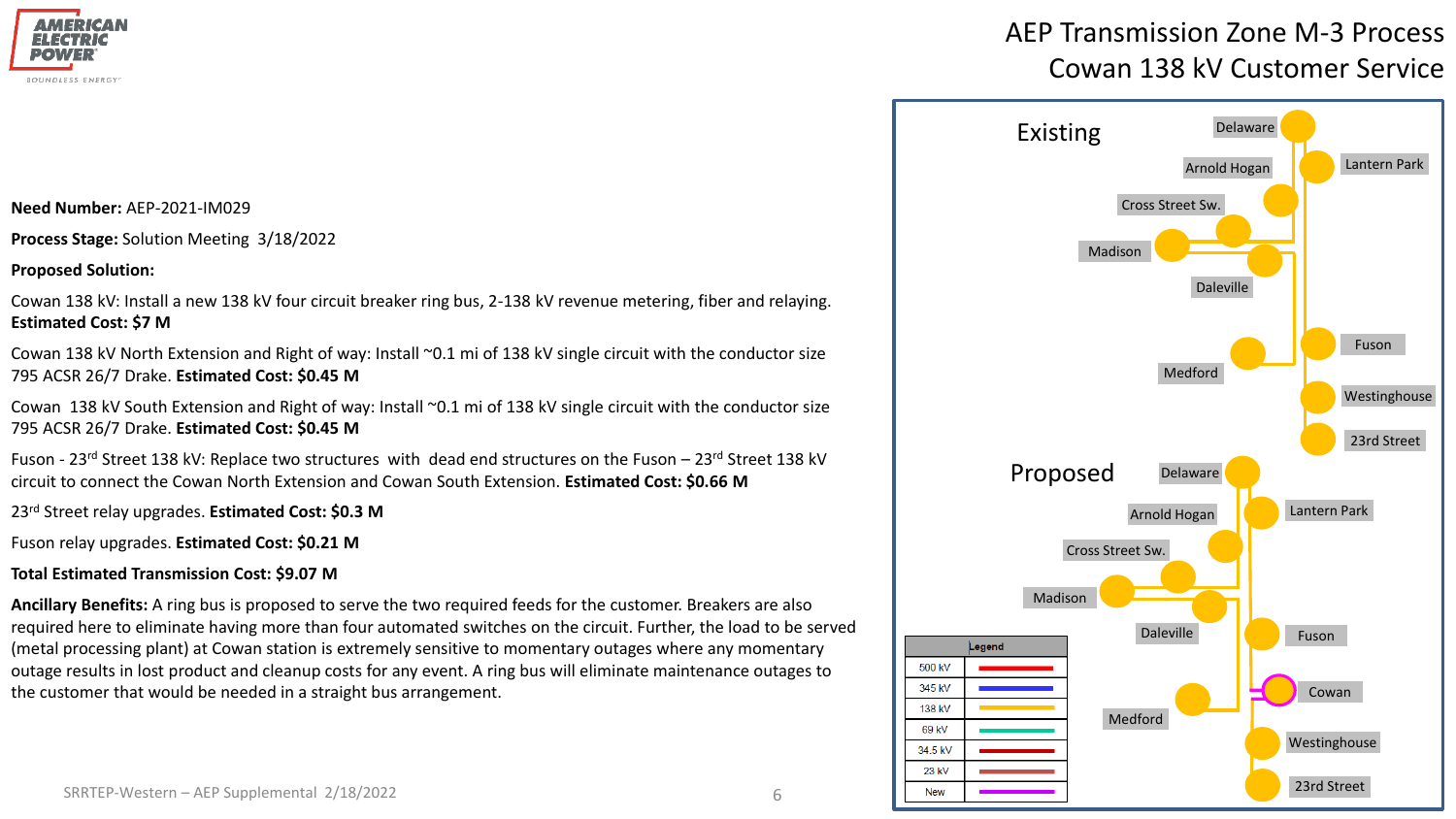

#### **Need Number:** AEP-2021-IM029

**Process Stage:** Solution Meeting 3/18/2022

#### **Alternative considered:**

Connect the new Cowan station to the south circuit Medford – Madison 138 kV circuit via 2-138 kV single circuit lines ~0.19 mile and a 4-138 kV ring bus. This option was not selected as it would require crossing the north circuit Fuson – 23rd Street 138 kV circuit and State Road 67. **Estimated Cost: \$9.17 M**

Another alternative connecting to Fuson station, was not selected as it would require Fuson station to be rebuilt with six breakers in a ring, require multiple outages to customers already served from Fuson, and it would require longer 138 kV lines to connect to the customer station. **Estimated Cost: \$10M**

**Projected In-Service:** 9/22/2022

**Project Status:** Scoping

# AEP Transmission Zone M-3 Process Cowan 138 kV Customer Service

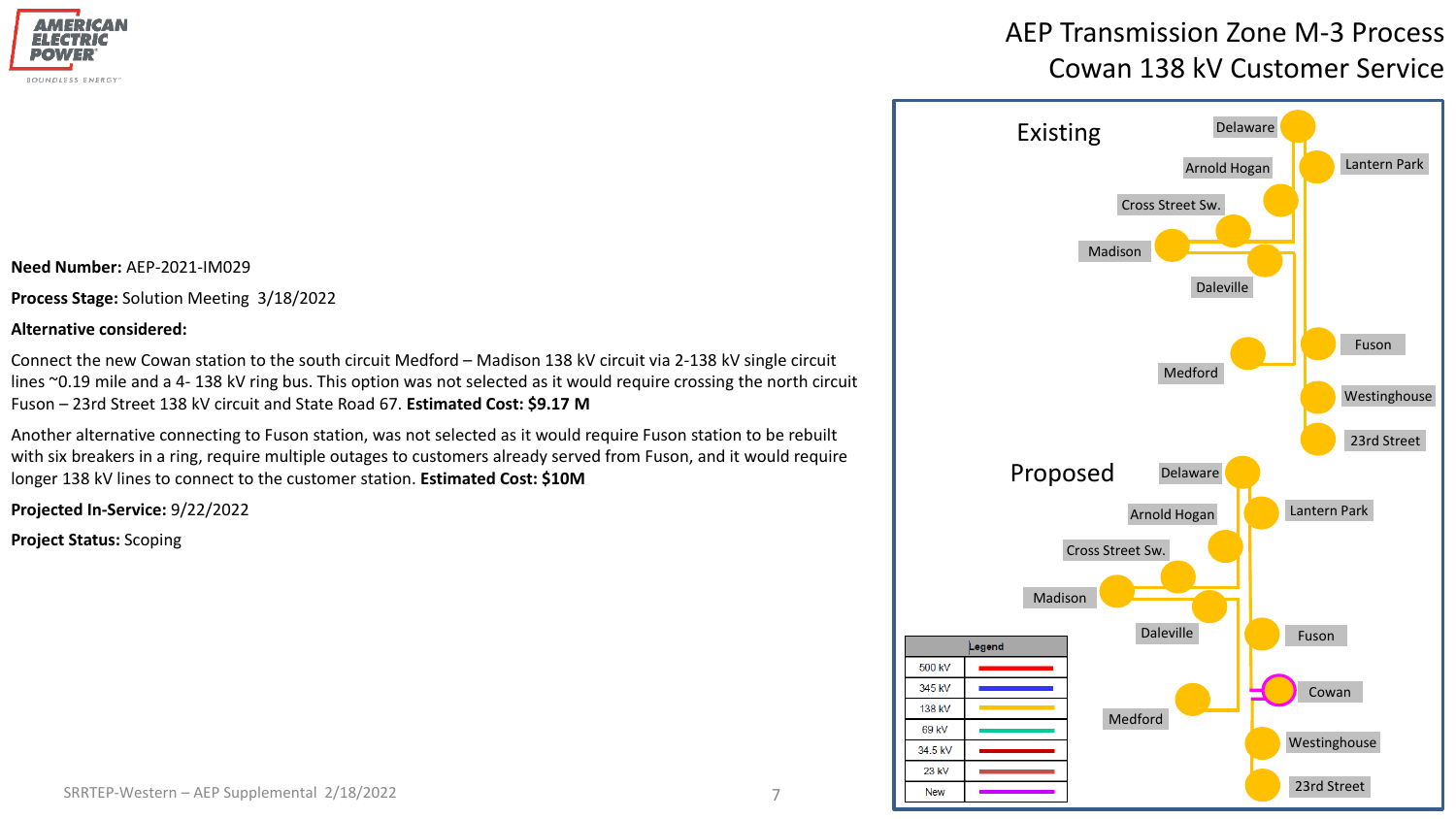

**Process Stage:** Solutions Meeting 3/18/2022

**Previously Presented:** Needs Meeting 6/17/2019

**Supplemental Project Driver:** Operational Flexibility, and Customer Service

#### **Specific Assumption Reference:**

AEP Guidelines for Transmission Owner Identified Needs (AEP Assumptions slide 8)

#### **Problem Statement:**

South Greenwich-Willard (vintage 1964)

- Length: 15.22 Miles
- Original Construction Type: Wood
- Original Conductor Type: 4/0 ACSR 6/1 (Penguin)
- • Momentary/Permanent Outages: 13 in the past 5 years
- • Number of open conditions: 77

Open conditions include: Damaged Insulator, Structure, Guy Wire, Ground

Lead Wire, & Shield Wire

Radial service severely restricts the ability to perform routine maintenance and restoration activities. The maintenance of radial transmission lines often requires costly temporary facilities or other labor-intensive measures involving energized work because a maintenance outage to such radial loads is generally not feasible.

# AEP Transmission Zone M-3 Process **Need Number:** AEP-2019-OH034 **Need Number: AEP-2019-OH034**

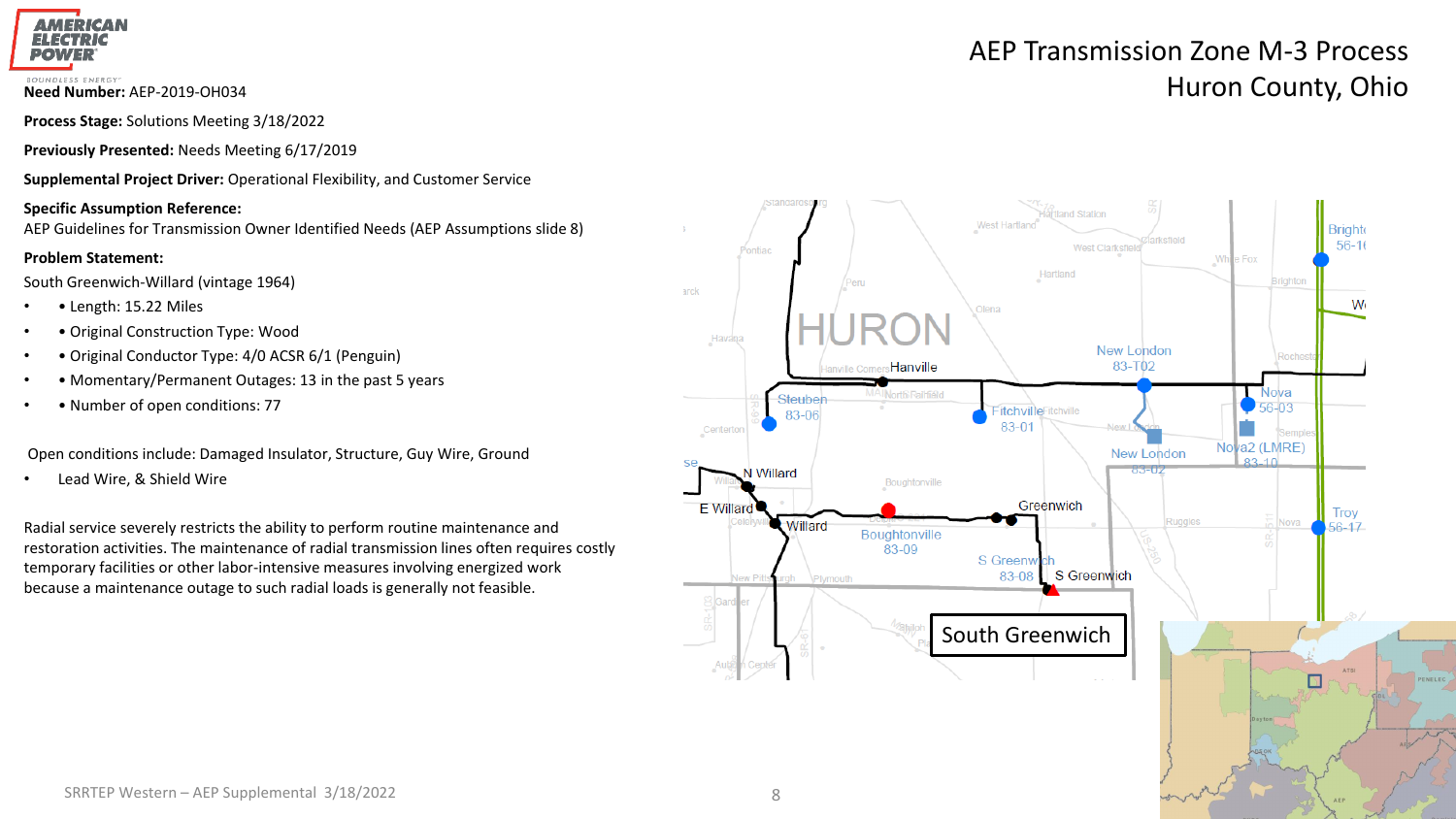

**Process Stage:** Solutions Meeting 3/18/2022

**Proposed Solution:**

#### **AEP Scope:**

- Install a new 3-way POP Switch (Boughtonville Sw) and 69 kV metering to address the hard tap to Firelands' Boughtonville station. **\$0.75 M**
- Install a new 3-way POP Switch (Lake Park Sw) and 69 kV metering to address the hard tap to Lake Park Industries. **\$0.76 M**
- Install a new 3-way POP Switch (Greenwich Sw) to address the hard tap to the Village of Greenwich's Greenwich station **\$0.6 M**
- Remove North Greenwich Switch**. \$0.07 M**
- Construct ~ 10.4 miles of new 69 kV line between South Greenwich and ATSI's New London delivery point using 556 ACSR conductor to give the existing radial line looped transmission service . **\$18.0 M**
- Install a box bay and two new 69 kV 3000A 40kA breaker at South Greenwich to accommodate the new line to New London (ATSI) . **\$3 M**
- Remove the existing 69kV bypass line at Willard station. **\$0.32 M**

#### **Cost estimate: \$23.5 M**

| Legend     |  |  |
|------------|--|--|
| 500 kV     |  |  |
| 345 kV     |  |  |
| 138 kV     |  |  |
| 69 kV      |  |  |
| 34.5 kV    |  |  |
| 23 kV      |  |  |
| <b>New</b> |  |  |

# AEP Transmission Zone M-3 Process Reed Number: AEP-2019-OH034 Need Number: AEP-2019-OH034 Need Number: AEP-2019-OH034 Need Number: AEP-2019-OH034



SRRTEP Western – AEP Supplemental 3/14/2022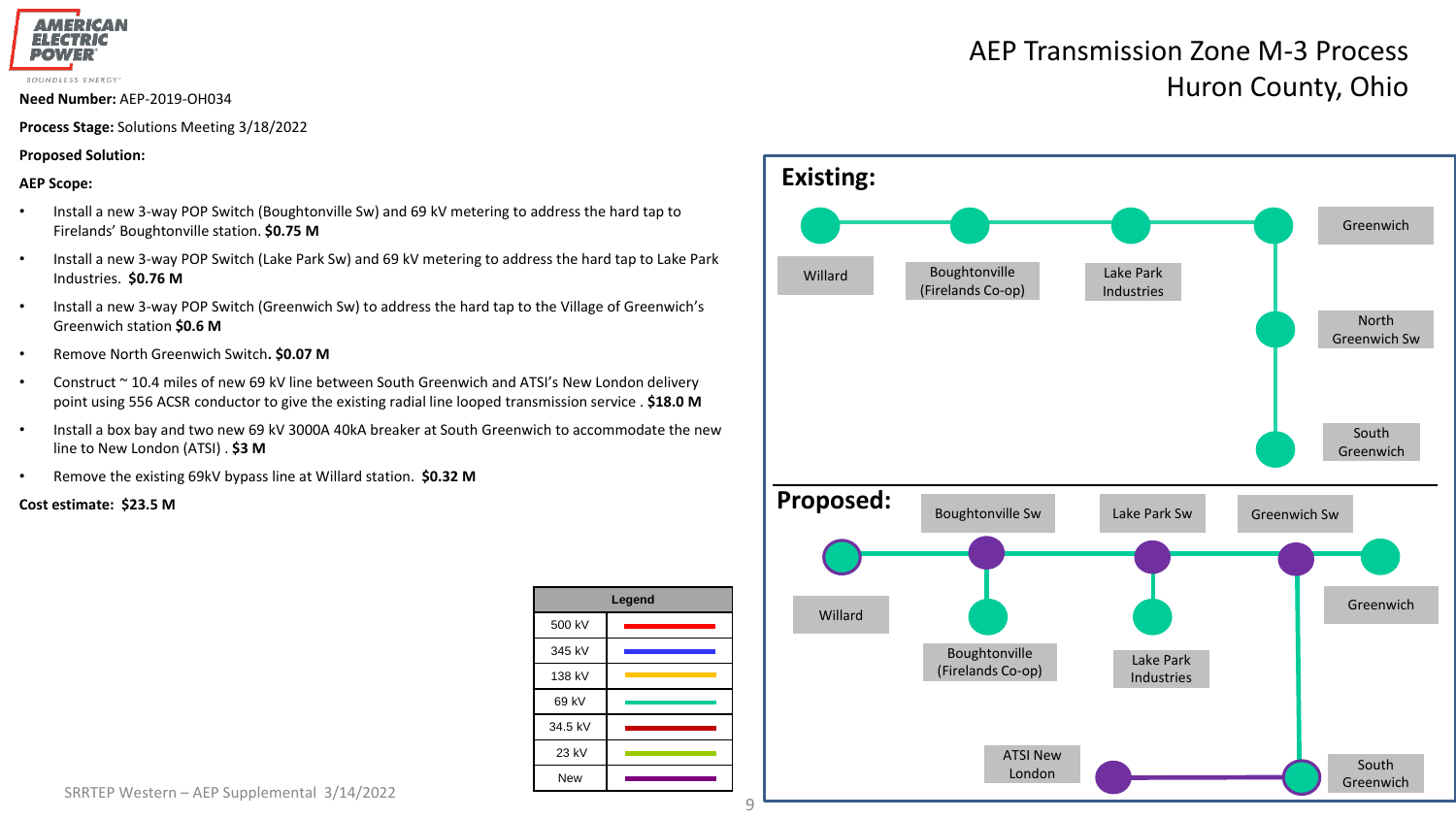

## ATSI Transmission Zone M-3 Process New London 69 kV Project

#### **Need Number:** AEP-2019-OH034

**Process Stage:** Solution Meeting 3/18/2022

#### **Proposed Solution:**

#### **ATSI Scope:**

- Build a new four breaker 69 kV ring bus substation adjacent to the Fireland's New London distribution substation
- Acquire the Fireland 69 kV tap (~2 miles) and rebuild as a double circuit into the new ring bus and loop in/out the Hanville-Wellington 69 kV line.
- Serve the Firelands New London distribution substation from the new ring bus substation.
- Transfer the existing Firelands New London revenue metering from the existing location (line) into the Firelands New London distribution substation at the transformer high side within the zone of protection.
- Install new 69 kV tie line revenue metering equipment at the new ring bus substation exit to South Greenwich (AEP)
- Upgrade/adjust relaying at Hanville and Wellington
- Upgrade terminal equipment at Wellington

#### **Transmission Line Ratings:**

- Hanville-New London 69 kV Line
	- Before Proposed Solution: N/A
	- After Proposed Solution: 100 MVA SN / 121 MVA SE
- New London-Wellington 69 kV Line
	- Before Proposed Solution: N/A
	- After Proposed Solution: 100 MVA SN / 121 MVA SE
- New London-South Greenwich (AEP) 69 kV line
	- Before Proposed Solution: N/A
	- After Proposed Solution: (AEP) 102 MVA SN / (AEP) 142 MVA SE

#### **Estimated ATSI Project Cost: \$10.0M**

#### **Status:** Conceptual





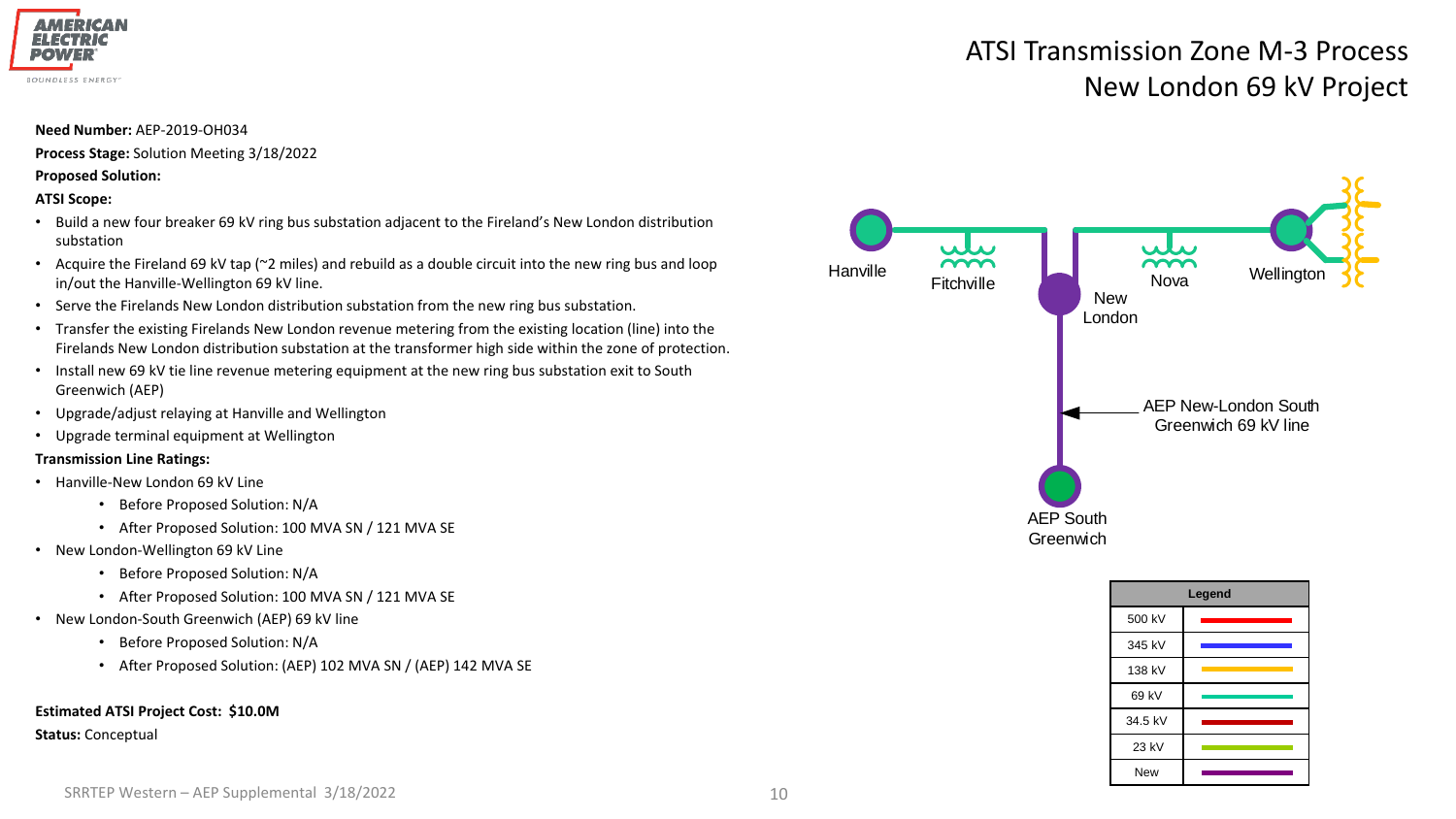

# AEP Transmission Zone M-3 Process Huron County, Ohio

**Need Number:** AEP-2019-OH034

**Process Stage:** Solutions Meeting 3/18/2022

#### **Proposed Solution:**

#### **Alternatives Considered:**

- Construct a new 15 mile 69kV line connecting South Greenwich to Howard station and replace all customer hard taps with switches. This alternative was not chose due to the extra mileage of 69 kV line that would be required.
- Construct a new 12 mile 69kV line connecting South Greenwich to Willard station and replace all customer hard taps with switches. If Willard station has an outage, all of the customers along the original radial line will be out of service.

**Legend**

500 kV 345 kV 138 kV 69 kV 34.5 kV 23 kV New

**Projected In-Service:** 9/3/2025 **Project Status:** Scoping

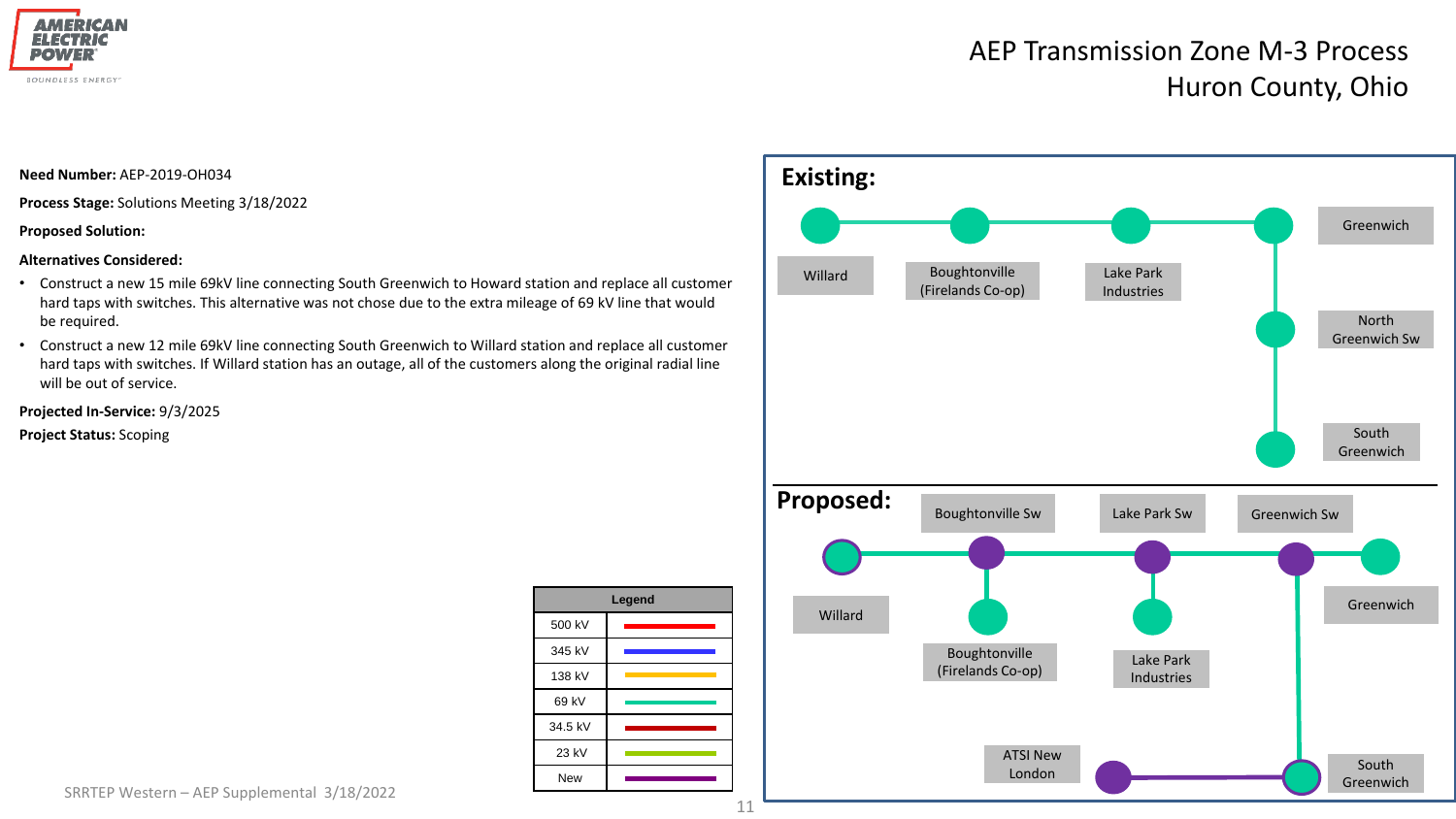# Appendix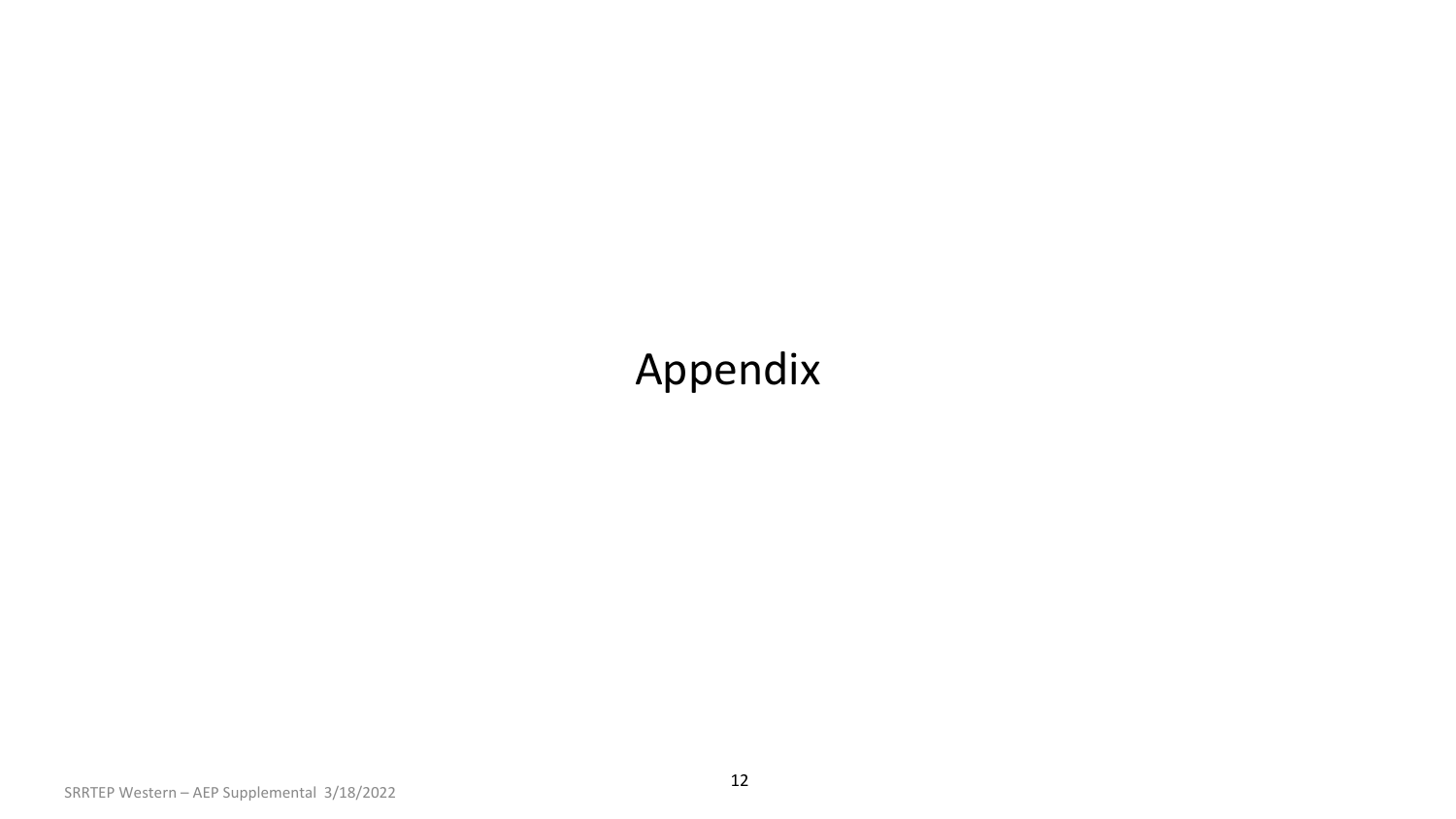# High Level M-3 Meeting Schedule

| Assumptions  | <b>Activity</b>                                | Timing                             |
|--------------|------------------------------------------------|------------------------------------|
|              | Posting of TO Assumptions Meeting information  | 20 days before Assumptions Meeting |
|              | Stakeholder comments                           | 10 days after Assumptions Meeting  |
|              |                                                |                                    |
| <b>Needs</b> | <b>Activity</b>                                | Timing                             |
|              | TOs and Stakeholders Post Needs Meeting slides | 10 days before Needs Meeting       |
|              | Stakeholder comments                           | 10 days after Needs Meeting        |

Activity **Activity Timing** TOs and Stakeholders Post Solutions Meeting slides 10 days before Solutions Meeting Stakeholder comments 10 days after Solutions Meeting

| Submission of            | <b>Activity</b>                                       | Timing                                                                                         |
|--------------------------|-------------------------------------------------------|------------------------------------------------------------------------------------------------|
| Supplemental             | Do No Harm (DNH) analysis for selected solution       | Prior to posting selected solution                                                             |
| Projects & Local<br>Plan | Post selected solution(s)                             | Following completion of DNH analysis                                                           |
|                          | Stakeholder comments                                  | 10 days prior to Local Plan Submission for integration into RTEP                               |
|                          | Local Plan submitted to PJM for integration into RTEP | Following review and consideration of comments received after<br>posting of selected solutions |

**Solutions**